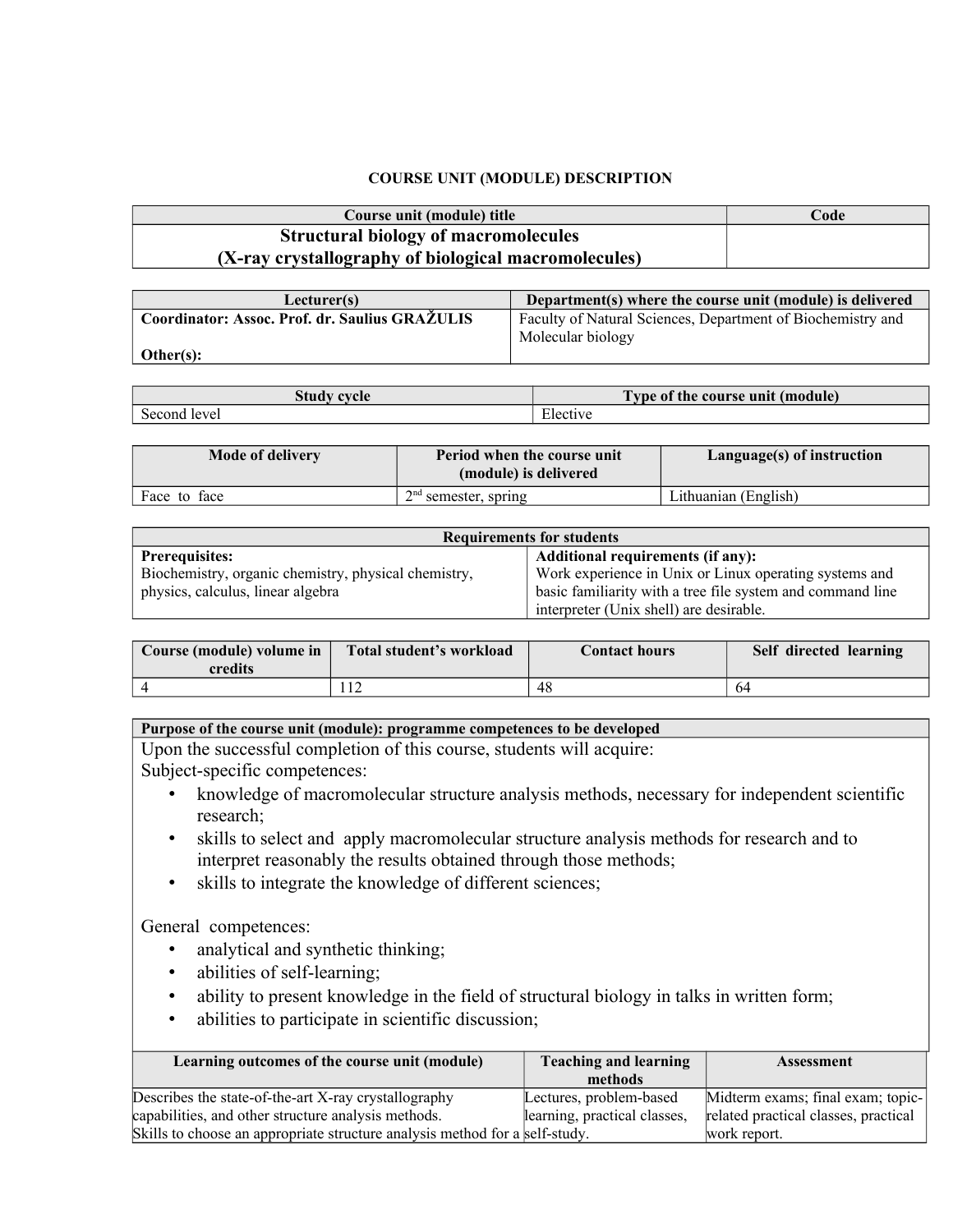| given problem.                                                |                              |                                      |
|---------------------------------------------------------------|------------------------------|--------------------------------------|
| Determines, on his/her own, the 3D structure of a             | Lectures, problem-based      | Midterm exams; final exam; topic-    |
| macromolecule from collected diffraction data (X-ray          | learning, practical classes, | related practical classes, practical |
| diffraction images, HKLFobs data).                            | self-study.                  | work report.                         |
| Assesses quality of the own constructed macromolecule         | Lectures, problem-based      | Midterm exams; final exam; topic-    |
| models and of the macromolecule models published in           | learning, practical classes, | related practical classes, practical |
| databases or in scientific press.                             | self-study.                  | work report.                         |
| Assesses critically the structural information obtained by X- | Analysis of structures       | Midterm exams; final exam; topic-    |
| ray crystallography and other methods and extracts            | provided in the PDB,         | related practical classes, practical |
| biologically relevant knowledge from structural data.         | lectures, problem-based      | work report.                         |
|                                                               | learning, practical classes, |                                      |
|                                                               | self-study.                  |                                      |

|                                                                                                                         | <b>Contact hours</b> |           |          |           |                         |                |                      |                     | Self-study work: time and                                                                                          |  |  |
|-------------------------------------------------------------------------------------------------------------------------|----------------------|-----------|----------|-----------|-------------------------|----------------|----------------------|---------------------|--------------------------------------------------------------------------------------------------------------------|--|--|
|                                                                                                                         |                      |           |          |           |                         |                |                      |                     | assignments                                                                                                        |  |  |
| Content: breakdown of the topics                                                                                        | -ectures             | Tutorials | Seminars | Exercises | Practical work          | Work placement | <b>Contact hours</b> | Self-study<br>hours | <b>Assignments</b>                                                                                                 |  |  |
| 1. Importance of structural information and<br>methods of obtaining it                                                  | 4                    |           |          |           | $\mathbf{2}$            |                | 6                    | 8                   | Critical assessment of<br>books, scientific papers<br>and Web material on the<br>topic.<br>Self-directed learning. |  |  |
| 1a. Structural information about biological<br>macromolecules: types of structural information and<br>its uses          | $\overline{2}$       |           |          |           | 1                       |                |                      | $\overline{4}$      |                                                                                                                    |  |  |
| 1b. Experimental methods for macromolecule<br>structure determination (NMR, ESR,<br>EXAFS/XANES, X-ray crystallography) | $\overline{2}$       |           |          |           | 1                       |                |                      | 4                   |                                                                                                                    |  |  |
| 2. Theory of X-ray crystallography                                                                                      | 8                    |           |          |           | $\overline{\mathbf{4}}$ |                | 12                   | 16                  | Critical assessment of<br>books, scientific papers<br>and Web material on the<br>topic.<br>Self-directed learning. |  |  |
| 2a. Introduction into X-ray diffraction theory                                                                          | 4                    |           |          |           | $\overline{c}$          |                |                      | 8                   |                                                                                                                    |  |  |
| 2b. Phase problem and methods of its solution                                                                           | $\overline{4}$       |           |          |           | $\overline{2}$          |                |                      | 8                   |                                                                                                                    |  |  |
| 3. Symmetry of crystals                                                                                                 |                      |           |          |           | 3                       |                | $\boldsymbol{9}$     | 12                  | Critical assessment of<br>books, scientific papers<br>and Web material on the<br>topic.<br>Self-directed learning. |  |  |
| 3a. Plane and space symmetry groups                                                                                     | $\overline{2}$       |           |          |           | 1                       |                |                      | 4                   |                                                                                                                    |  |  |
| 3b. Elements of crystallographic symmetry                                                                               | 2                    |           |          |           | 1                       |                |                      | 4                   |                                                                                                                    |  |  |
| 3c. Use and interpretation of symmetry: International<br>Tables for Crystallography                                     | $\overline{2}$       |           |          |           | 1                       |                |                      | 4                   |                                                                                                                    |  |  |
| 4. Analysis of macromolecule crystals                                                                                   | 6                    |           |          |           | $\mathbf{3}$            |                | $\boldsymbol{9}$     | 12                  | Critical assessment of<br>books, scientific papers<br>and Web material on the<br>topic.                            |  |  |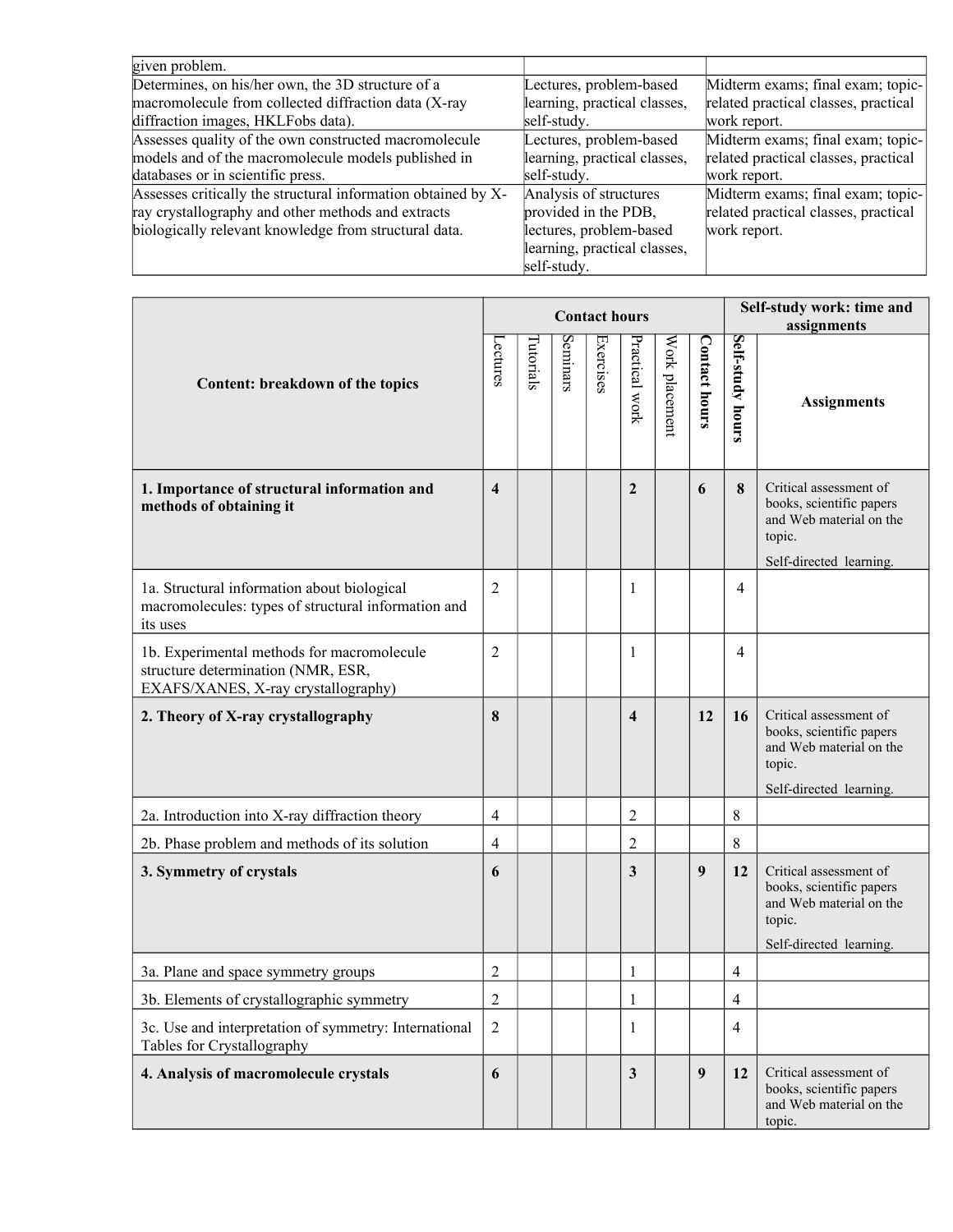|                                                               |                |  |                         |    |                | Practical work with<br>crystallographic data and<br>models, including ones<br>from the PDB.<br>Self-directed learning.                                                                                            |
|---------------------------------------------------------------|----------------|--|-------------------------|----|----------------|-------------------------------------------------------------------------------------------------------------------------------------------------------------------------------------------------------------------|
| 4a. Methods of crystal preparation                            |                |  |                         |    |                |                                                                                                                                                                                                                   |
| 4b. Diffraction experiment and data collection                |                |  | 1                       |    | $\overline{4}$ |                                                                                                                                                                                                                   |
| 4c. Processing of diffraction data and phase<br>determination | $\overline{2}$ |  | 1                       |    | $\overline{4}$ |                                                                                                                                                                                                                   |
| 4d. Model building and refinement                             | $\overline{2}$ |  | 1                       |    | $\overline{4}$ |                                                                                                                                                                                                                   |
| 5. Structural models and their interpretation                 | 8              |  | $\overline{\mathbf{4}}$ | 12 | 16             | Critical assessment of<br>books, scientific papers<br>and Web material on the<br>topic.<br>Practical work with<br>crystallographic data and<br>models, including ones<br>from the PDB.<br>Self-directed learning. |
| 5a. Data and model quality criteria                           | 2              |  | 1                       |    | $\overline{4}$ |                                                                                                                                                                                                                   |
| 5b. Structural databases (PDB, NDB, COD, etc.)                | $\overline{2}$ |  | 1                       |    | $\overline{4}$ |                                                                                                                                                                                                                   |
| 5c. Model overlay and comparison                              | $\overline{2}$ |  |                         |    | $\overline{4}$ |                                                                                                                                                                                                                   |
| 5d. Biochemical interpretation of structural models           | $\overline{2}$ |  | 1                       |    | $\overline{4}$ |                                                                                                                                                                                                                   |
| <b>Total</b>                                                  | 32             |  | 16                      | 48 | 64             |                                                                                                                                                                                                                   |

| <b>Assessment</b>                                | Weight,% | <b>Deadline</b>                           | <b>Assessment criteria</b>                                                                                                                                                                                                                                                                                                                                                                                                                                                                                                                                                        |
|--------------------------------------------------|----------|-------------------------------------------|-----------------------------------------------------------------------------------------------------------------------------------------------------------------------------------------------------------------------------------------------------------------------------------------------------------------------------------------------------------------------------------------------------------------------------------------------------------------------------------------------------------------------------------------------------------------------------------|
| strategy                                         |          |                                           |                                                                                                                                                                                                                                                                                                                                                                                                                                                                                                                                                                                   |
| Classwork<br>assessment                          | 10       | Beginning of<br>each practical<br>seminar | A quiz (virtual learning environment) of 4 questions from topics the<br>topics covered in the previous lectures. The scores from all answers<br>in all quizzes are summed up; maximal sum is 100 points.                                                                                                                                                                                                                                                                                                                                                                          |
| Midterm exam                                     | 30       | Middle of the<br>course                   | Test (virtual learning environment) of 50 questions from topics 1-3;<br>maximum score from this test is 300 points.                                                                                                                                                                                                                                                                                                                                                                                                                                                               |
| Presentation of the<br>practical work<br>results | 30       | Last week of<br>the course                | Students must upload a report (type-setted according to the<br>presentation standards of the Vilnius University) to the Virtual<br>Learning Environment and prepare a $5 - 10$ min. talk on his/her<br>work. The evaluation criteria will include: achievement of the goals<br>set for the practical work – up to 100 points; general understanding<br>of the topic (as judged from the answers to 3 topic related questions)<br>- up to 100 points; written presentation of the work - up to 50<br>points; oral presentation $-$ up to 50 points; total sum up to 300<br>points. |
| Exam                                             | 30       | Exam session                              | Test (virtual learning environment) of 50 questions from all topics<br>of the course; maximum score from this test is 300 points.                                                                                                                                                                                                                                                                                                                                                                                                                                                 |
| Total                                            | 100      |                                           | The final mark is obtained by summing up points earned in all<br>quizzes and tests (summing up to 1000 points), dividing by 100 and<br>rounding to the next largest integer (thus a sum, for instance, of 901<br>point would give the final mark 10).                                                                                                                                                                                                                                                                                                                             |

| Author | Year<br><sup>of</sup> | <b>Title</b> | <b>Issue</b><br>periodical    |  | of a Publishing place and house<br>or web link |
|--------|-----------------------|--------------|-------------------------------|--|------------------------------------------------|
|        | public<br>ation       |              | or volume of a<br>publication |  |                                                |